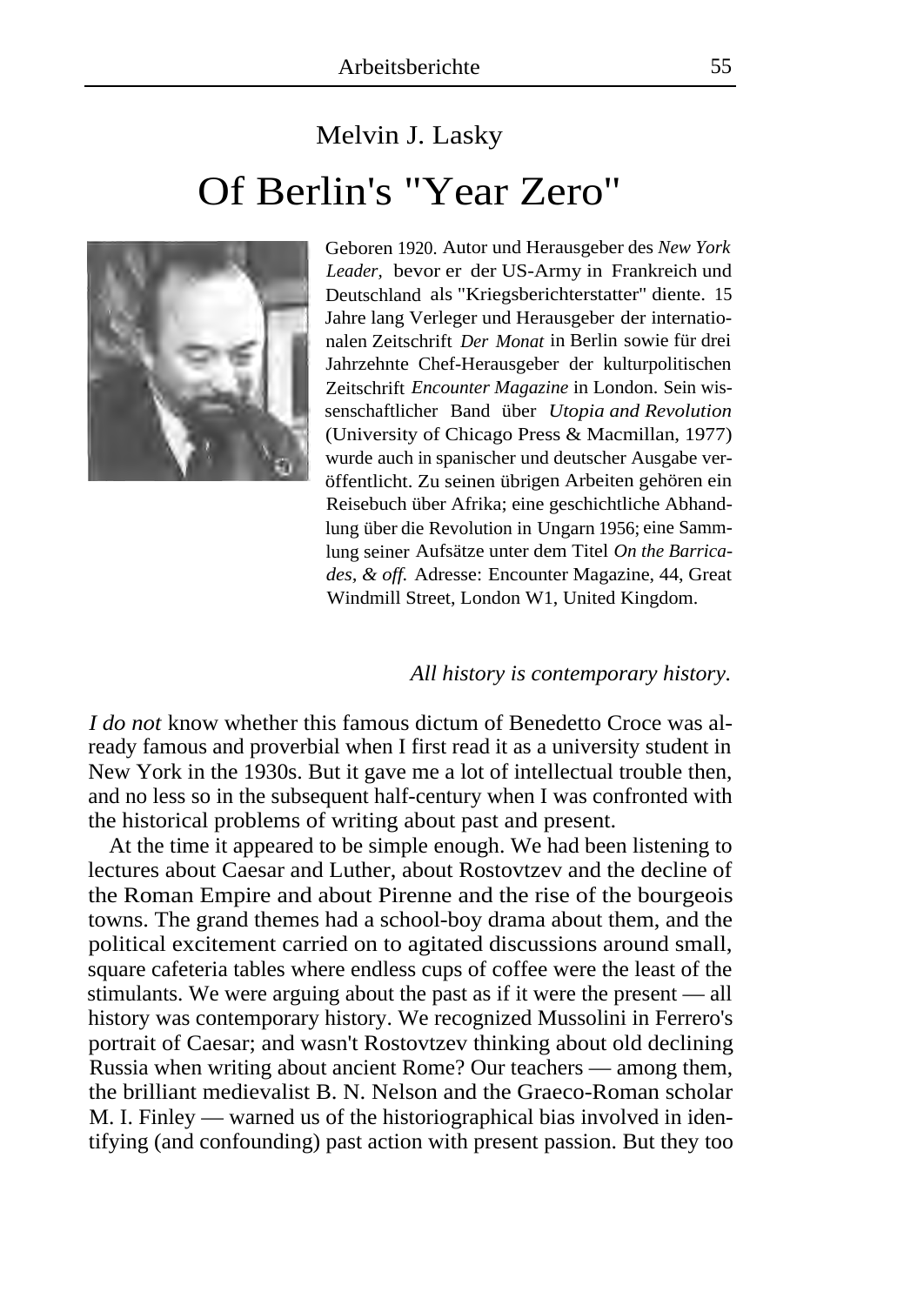were caught up in the agitations of the Marxianized decade, and it became difficult for young minds to grasp the pastness of the past and not only its apparent relevance to contemporary controversies and causes.

Did Croce, a subtle spirit as well as a prophetic voice, mean something else? Was he perhaps referring to a truth about historiography that, alas, is trapped in the limitations of one's own time and culture? Who could have wise insights into the record of human experience that would transcend the contemporaneity of one's conceptions, prejudices,, up-to-date (and already obsolete) vocabulary? Croce, then, was far from being the doctrinaire of a universality of "lessons of the past" because each historian (and reader of history) stands *unmittelbar zu Clio.* He was only giving melancholy encouragement to each new generation to make an attempt to piece together, from the sense of wholeness of their own lives, the strands of memory and partial records that are all we know, and can know, of *"wie es eigentlich gewesen ist".* 

In several of my books these two Crocean motifs appear in varying harmonies and dissonances. In *The Hungarian Revolution,* trying to recapture the dramatic events of October 1956, I am afraid that it tended to appear (to reverse the adage) that contemporary history is all of history. All of the essentials of life and society — of cause and effect, pattern and rupture, reason and passion, liberty and tyranny, hope and tragedy — was there ... if one could only catch "in their *thereness"* the words of yesterday and today. I did my best to record them. I thought I was at one with Croce, and surely with Livy who believed that he could write about men and events only what he himself had seen or heard.

With *Utopia and Revolution* written 20 years later, the key has shifted from major to minor (or, perhaps, the other way round). That which was "contemporary" was indeed irresistible and ineradicable; but one must strive mightily to avoid, control, or reduce to a minimum just those mentalities which make of a complex and variegated past a useful, simple, comfortable presence.

I came to Berlin to write a book about Berlin in the Year Zero, *das Jahr Null,* after the death of Hitler in the bunker and the Holocaust in the concentration camps. I was here in 1945, and am thus a contemporary and can write something of what I have seen and heard. Croce and Livy would be my guardians — if only I were not plagued by doubts, following on from the scepticism induced by having tried out the two extreme lenses of macroscope and microscope. The large picture can lead to lifeless abstraction; the small picture may lose itself in colourful but meaningless detail. I wanted, in my original conception, to draw a picture of a conquering army (of which I was a *G. I.* part), but where in all that would come all that which one had learned from Tolstoy and Clausewitz and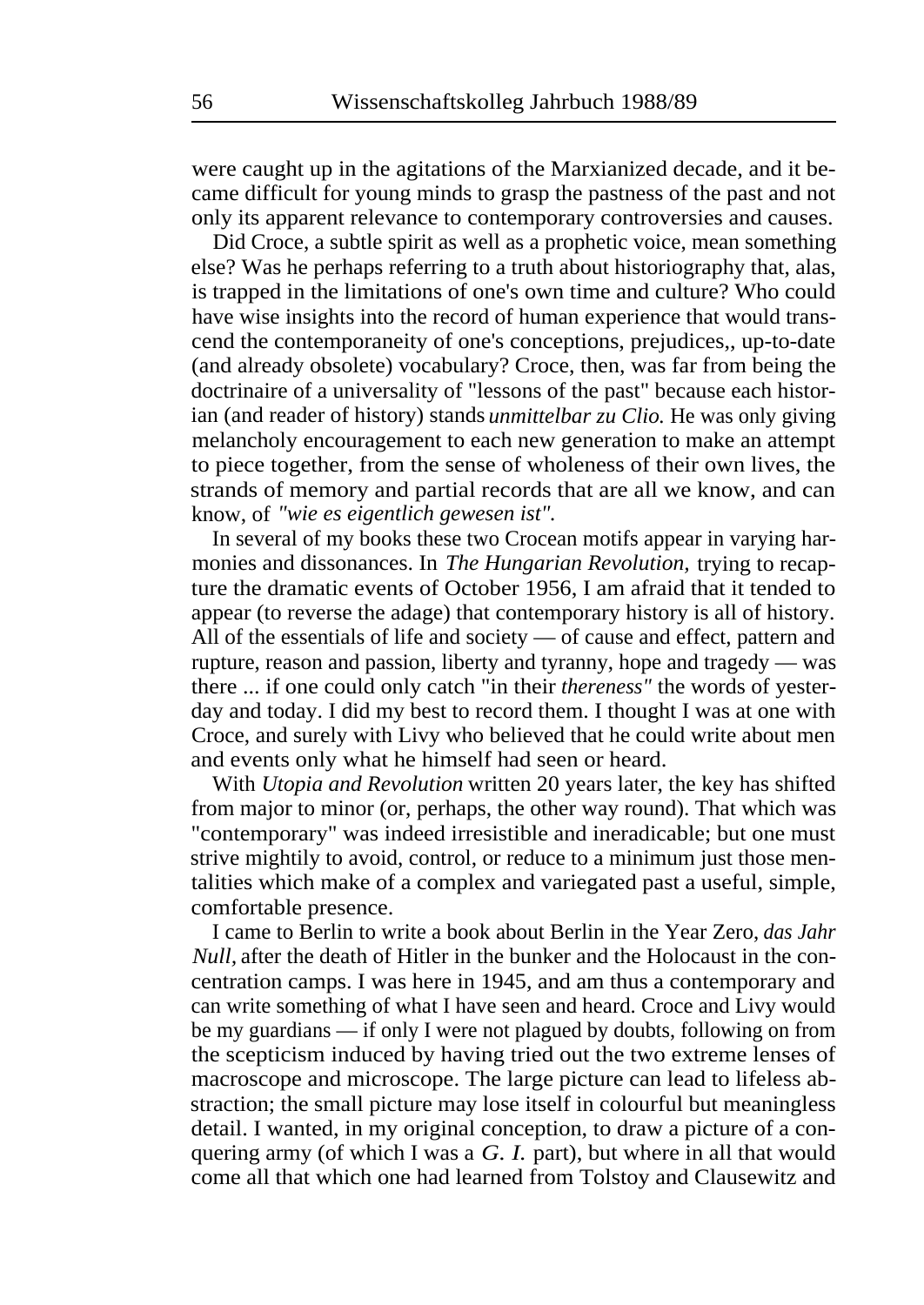Vagts on the follies of war, peace, and militarism? To describe that singular day in April 1945 when U.S. Army units of the Third Division (I among them) went into the grisly barracks of Dachau — how could one put that together with the record of murderous *homo sapiens* that stains all of history?

All I can say here is that I brought with me to the Kolleg on the Wallotstraße, dozens of boxes with hundreds of volumes without which, in osmotic closeness, I did not believe I could begin to do proper research and truthful writing. Most of them — in fact all of them, untouched, from Arendt to Toynbee, from *War and Peace* to *The Life of Reason,* from Donne to Nietzsche — stared down at me, and I up at them, during my year's efforts to come to grips with my theme.

For the problems one faces in writing "all history" are so *contemporary*  that all the old formulations (which one has come to be accustomed to) seem obsolete. In an age of electronically lurid journalism how can one escape the superficiality of momentary images? In an intellectual era of gigantic conceptions, embracing myriad cultures across the explored globe and infinite segments of time in distant space, can a snap-shot of a year or two in a Central-European half-city merit sufficient attention or command enough intellectual interest?

What the above remarks amount to is a confession that the book I came here to write is not the book that I have been writing. Suspicious as I am of all ideologies and their self-serving functions, I am not sure that the change in preconception and disposition that was here involved has basically to do with the methodological issues I have been trying to suggest. It could very well be that I scrapped my original table-of-contents, and disregarded all those slips of paper inserted as reading-markers into the books I carried along with me, at the moment I arrived — walking down the populated streets and avenues which had been in utter ruins when I first came to know them in their desolation. There is a Proustian moment in "the remembrance of things past", and the sight of a ugly walled barrier in the Tiergarten or of a jagged piece of charred rubble (still called the *"Anhalter Bahnhof")* can propel an historian into an evocative mood more decisive than any cool historiographical considerations.

Not that rocks and ruins haven't been known to play uncontrollable moments in "the inspirations of historians" (and Toynbee is especially good on Gibbon in his final volume of that name). But the local *milieu*  where I was supposed to be a withdrawn scholar, cloistered in an academic shelter — can he overwhelming (as Zille, the artist of the Berlin *mill-Oh,* well knew).

I remembered things which I had forgotten and which, in any case, I thought not to be pertinent to a history or a memoir. I was reminded by